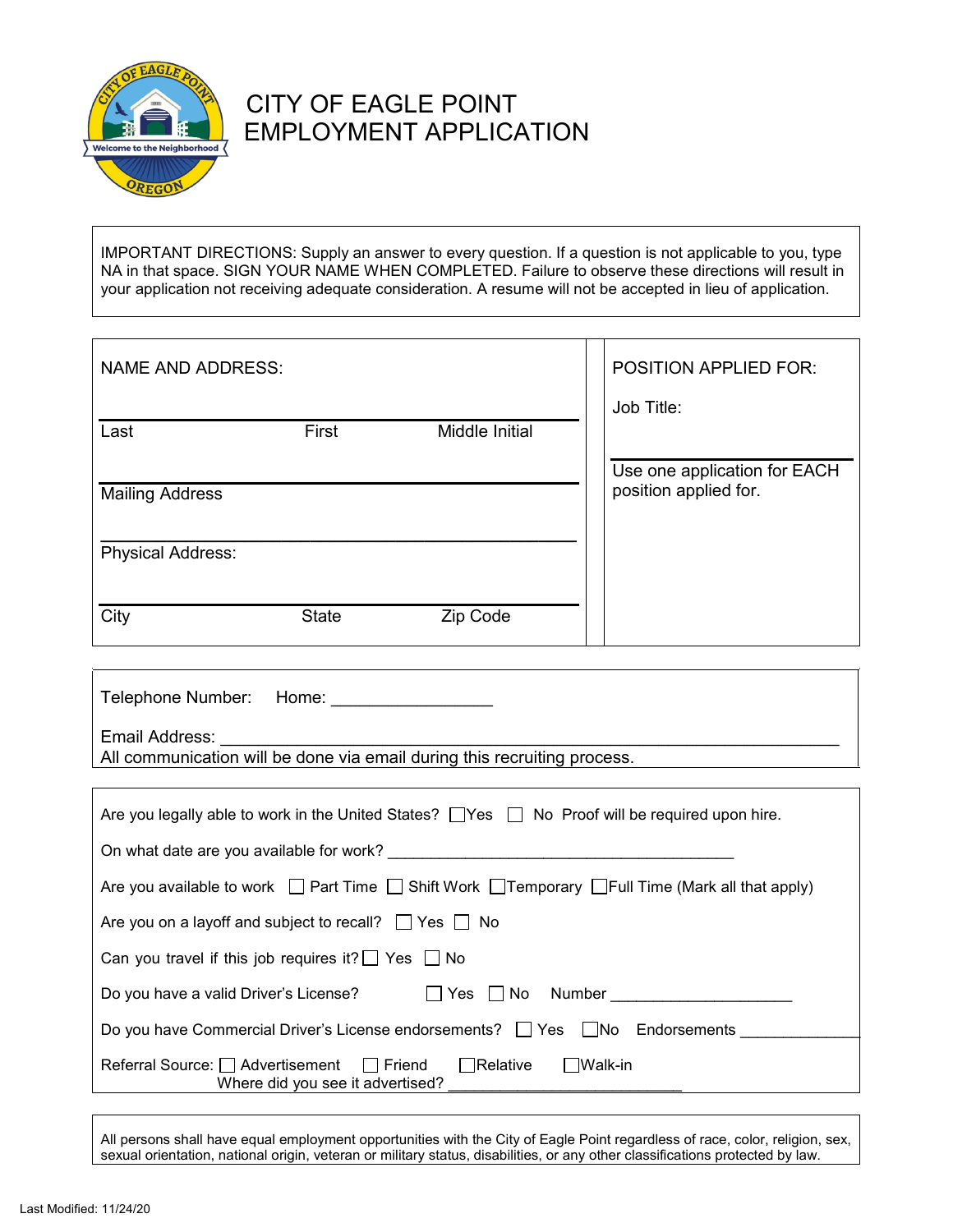### EDUCATION AND TRAINING HISTORY

| Do you have a high school diploma or GED certificate? $\Box$ Yes $\Box$ No |           |                                  |           |                       |  |  |
|----------------------------------------------------------------------------|-----------|----------------------------------|-----------|-----------------------|--|--|
| List colleges, military, trade, business, or other schools attended:       |           |                                  |           |                       |  |  |
| Name and location of                                                       | Course of | <b>Credits Earned in Quarter</b> | Graduated | Degree or Certificate |  |  |
| School                                                                     | Study     | or Semester Hours                | (Yes/No)  | Received              |  |  |
|                                                                            |           |                                  |           |                       |  |  |
|                                                                            |           |                                  |           |                       |  |  |
|                                                                            |           |                                  |           |                       |  |  |
|                                                                            |           |                                  |           |                       |  |  |
|                                                                            |           |                                  |           |                       |  |  |

## LICENSES, REGISTRATIONS, CERTIFICATES

List any required professional license, registration, certificate, Oregon Commercial Driver's License (CDL), etc. and provide description, issuing state or agency, number, and expiration date:

| Description | <b>Issuing State/Agency</b> | ID Number | Exp. Date |
|-------------|-----------------------------|-----------|-----------|
|             |                             |           |           |
|             |                             |           |           |
|             |                             |           |           |
|             |                             |           |           |
|             |                             |           |           |

### SPECIALIZED SKILLS AND KNOWLEDGE

List any specialized skills or knowledge that demonstrates your ability to perform the job for which you are applying (software programs, fluency in a foreign language, keyboarding speed). Use an additional sheet if necessary.

## REASON FOR APPLYING FOR THIS POSITION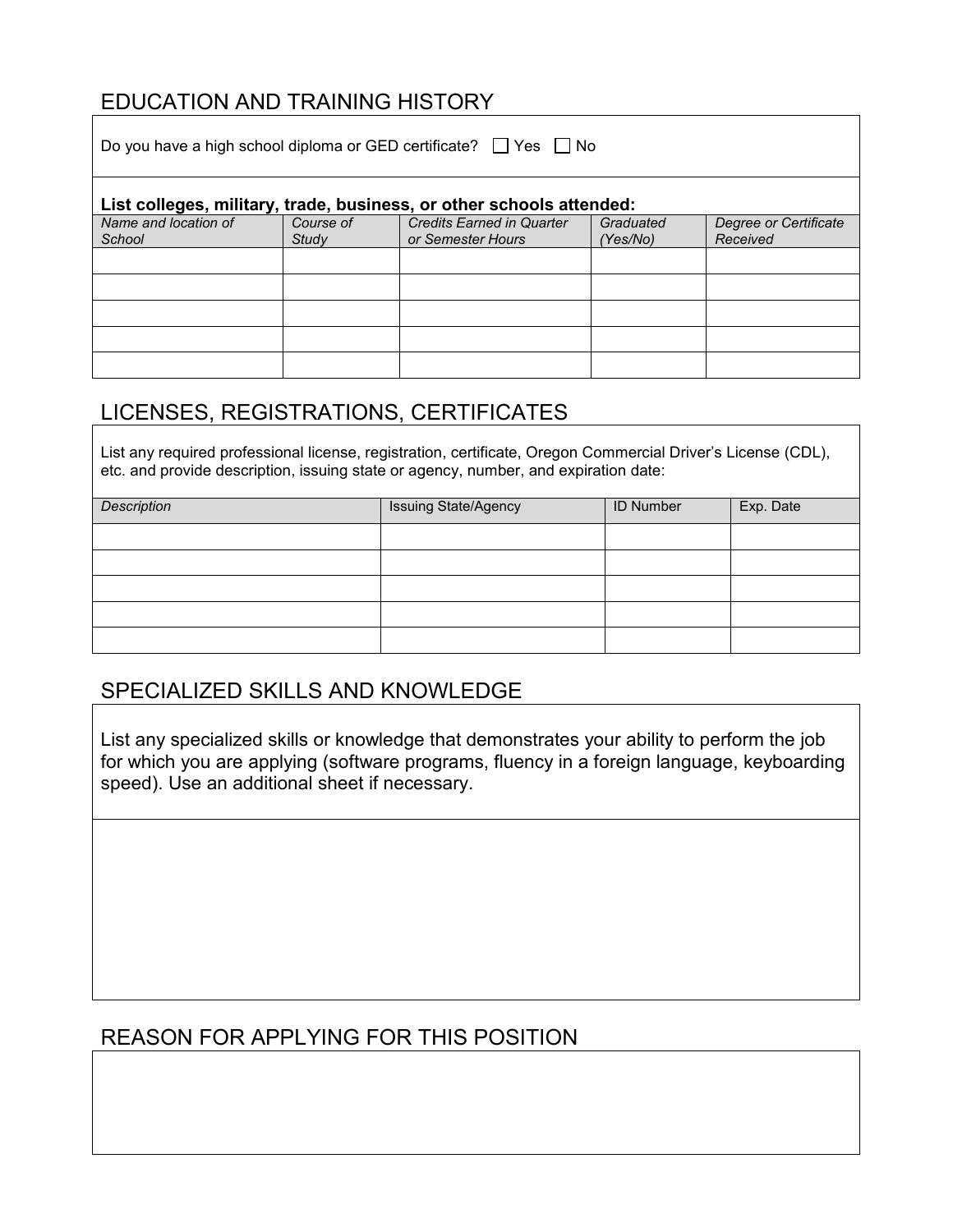# WORK HISTORY

| Resumes will not be accepted in lieu of completed job application. Clearly describe all of your<br>duties, starting with your most recent job. Include any military service. If you need additional space,<br>attach a separate sheet and duplicate the same format used on this application. Please include all<br>jobs. |           |                                       |  |           |                                                                                                   |
|---------------------------------------------------------------------------------------------------------------------------------------------------------------------------------------------------------------------------------------------------------------------------------------------------------------------------|-----------|---------------------------------------|--|-----------|---------------------------------------------------------------------------------------------------|
| <b>JOB NUMBER 1</b>                                                                                                                                                                                                                                                                                                       | Job Title |                                       |  |           |                                                                                                   |
| Name of Employer                                                                                                                                                                                                                                                                                                          |           | Supervisor's Name                     |  |           | Supervisor's Title                                                                                |
| Employer's Address                                                                                                                                                                                                                                                                                                        |           | City                                  |  | <b>ST</b> | Phone or Email                                                                                    |
| <b>Employment Dates:</b><br>From:<br>To:                                                                                                                                                                                                                                                                                  |           | Avg Hrs Worked/Wk                     |  |           |                                                                                                   |
| <b>DUTIES:</b>                                                                                                                                                                                                                                                                                                            |           |                                       |  |           |                                                                                                   |
|                                                                                                                                                                                                                                                                                                                           |           |                                       |  |           |                                                                                                   |
| <b>REASON FOR LEAVING:</b>                                                                                                                                                                                                                                                                                                |           |                                       |  |           |                                                                                                   |
|                                                                                                                                                                                                                                                                                                                           |           |                                       |  |           |                                                                                                   |
| Assigning and Reviewing Work                                                                                                                                                                                                                                                                                              |           | <b>Handling Disciplinary Problems</b> |  |           | SUPERVISION/LEAD WORK (CHECK THE AREAS YOU WERE RESPONSIBLE FOR)<br>Hiring or Recommending Hiring |
| Rating Work Performance                                                                                                                                                                                                                                                                                                   |           | <b>Responding to Grievances</b>       |  |           | Not Responsible for Any of These                                                                  |
| List the number of employees you supervised and their job titles:                                                                                                                                                                                                                                                         |           |                                       |  |           | #Employees                                                                                        |
|                                                                                                                                                                                                                                                                                                                           |           |                                       |  |           |                                                                                                   |
|                                                                                                                                                                                                                                                                                                                           |           |                                       |  |           |                                                                                                   |
| <b>JOB NUMBER 2</b>                                                                                                                                                                                                                                                                                                       | Job Title |                                       |  |           |                                                                                                   |
| Name of Employer                                                                                                                                                                                                                                                                                                          |           | Supervisor's Name                     |  |           | Supervisor's Title                                                                                |
| Employer's Address                                                                                                                                                                                                                                                                                                        |           | City                                  |  | ST        | Phone or Email                                                                                    |
| <b>Employment Dates:</b>                                                                                                                                                                                                                                                                                                  |           | Avg Hrs Worked/Wk                     |  |           |                                                                                                   |
| From:<br>To:                                                                                                                                                                                                                                                                                                              |           |                                       |  |           |                                                                                                   |
| <b>DUTIES:</b>                                                                                                                                                                                                                                                                                                            |           |                                       |  |           |                                                                                                   |
|                                                                                                                                                                                                                                                                                                                           |           |                                       |  |           |                                                                                                   |
| <b>REASON FOR LEAVING:</b>                                                                                                                                                                                                                                                                                                |           |                                       |  |           |                                                                                                   |
|                                                                                                                                                                                                                                                                                                                           |           |                                       |  |           |                                                                                                   |
| SUPERVISION/LEAD WORK (CHECK THE AREAS YOU WERE RESPONSIBLE FOR)                                                                                                                                                                                                                                                          |           |                                       |  |           |                                                                                                   |
| Handling Disciplinary Problems<br>Assigning and Reviewing Work<br>Hiring or Recommending Hiring                                                                                                                                                                                                                           |           |                                       |  |           |                                                                                                   |
| Rating Work Performance<br><b>Responding to Grievances</b><br>Not Responsible for Any of These<br>#Employees<br>List the number of employees you supervised and their job titles:                                                                                                                                         |           |                                       |  |           |                                                                                                   |
|                                                                                                                                                                                                                                                                                                                           |           |                                       |  |           |                                                                                                   |
|                                                                                                                                                                                                                                                                                                                           |           |                                       |  |           |                                                                                                   |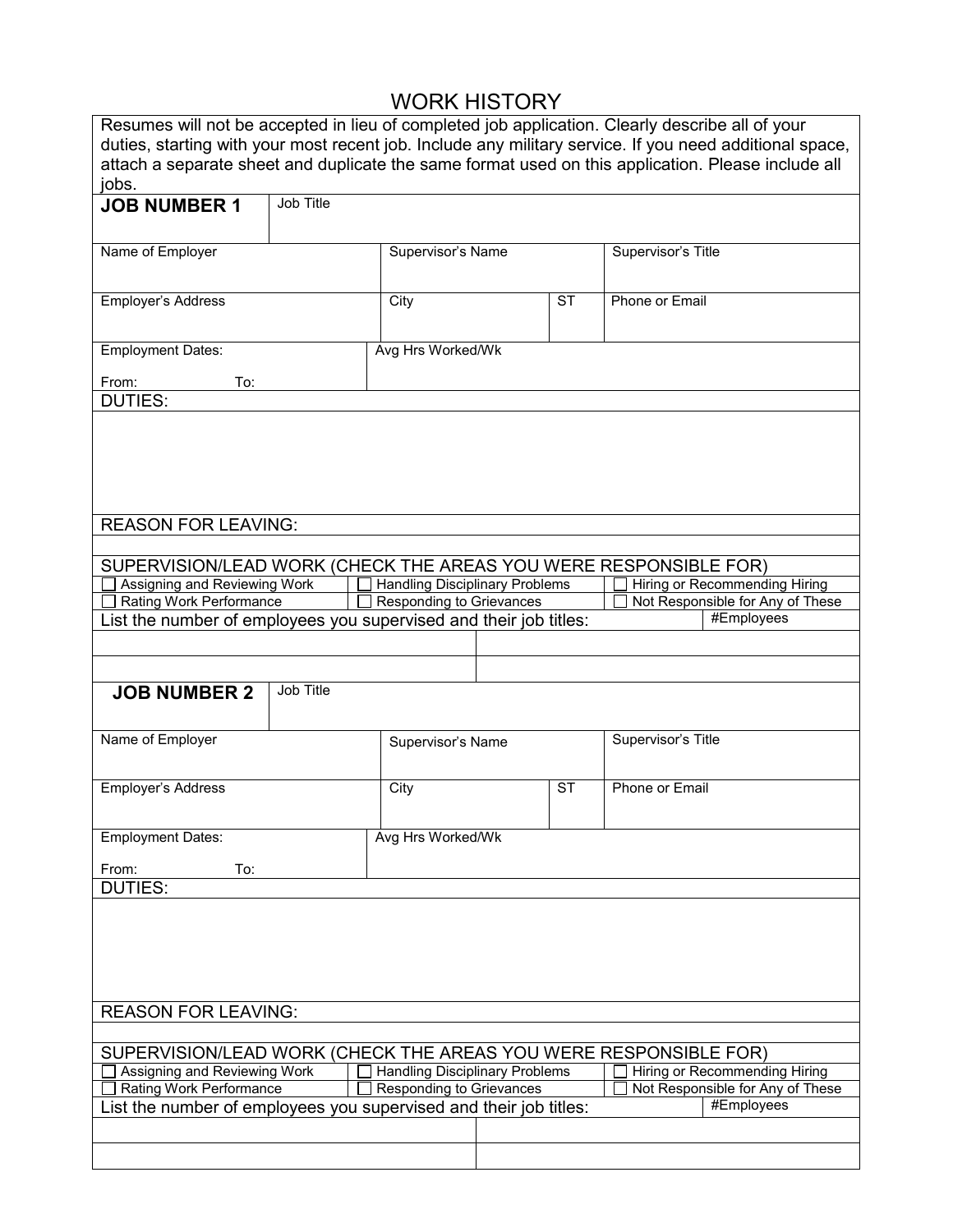| <b>JOB NUMBER 3</b>                                               | Job Title        |                                                                          |                   |                        |                    |                                                                   |
|-------------------------------------------------------------------|------------------|--------------------------------------------------------------------------|-------------------|------------------------|--------------------|-------------------------------------------------------------------|
|                                                                   |                  |                                                                          |                   |                        |                    |                                                                   |
| Name of Employer                                                  |                  |                                                                          | Supervisor's Name |                        | Supervisor's Title |                                                                   |
|                                                                   |                  |                                                                          |                   |                        |                    |                                                                   |
| Employer's Address                                                |                  | City                                                                     |                   | $\overline{\text{ST}}$ | Phone or Email     |                                                                   |
|                                                                   |                  |                                                                          |                   |                        |                    |                                                                   |
| <b>Employment Dates:</b>                                          |                  | Avg Hrs Worked/Wk                                                        |                   |                        |                    |                                                                   |
| From:<br>To:                                                      |                  |                                                                          |                   |                        |                    |                                                                   |
| <b>DUTIES:</b>                                                    |                  |                                                                          |                   |                        |                    |                                                                   |
|                                                                   |                  |                                                                          |                   |                        |                    |                                                                   |
|                                                                   |                  |                                                                          |                   |                        |                    |                                                                   |
|                                                                   |                  |                                                                          |                   |                        |                    |                                                                   |
|                                                                   |                  |                                                                          |                   |                        |                    |                                                                   |
| <b>REASON FOR LEAVING:</b>                                        |                  |                                                                          |                   |                        |                    |                                                                   |
|                                                                   |                  |                                                                          |                   |                        |                    |                                                                   |
| SUPERVISION/LEAD WORK (CHECK THE AREAS YOU WERE RESPONSIBLE FOR)  |                  |                                                                          |                   |                        |                    |                                                                   |
| Assigning and Reviewing Work<br>Rating Work Performance           |                  | <b>Handling Disciplinary Problems</b><br><b>Responding to Grievances</b> |                   |                        |                    | Hiring or Recommending Hiring<br>Not Responsible for Any of These |
| List the number of employees you supervised and their job titles: |                  |                                                                          |                   |                        |                    | #Employees                                                        |
|                                                                   |                  |                                                                          |                   |                        |                    |                                                                   |
|                                                                   |                  |                                                                          |                   |                        |                    |                                                                   |
| <b>JOB NUMBER 4</b>                                               | <b>Job Title</b> |                                                                          |                   |                        |                    |                                                                   |
|                                                                   |                  |                                                                          |                   |                        |                    |                                                                   |
| Name of Employer                                                  |                  | Supervisor's Name                                                        |                   |                        | Supervisor's Title |                                                                   |
|                                                                   |                  |                                                                          |                   |                        |                    |                                                                   |
| Employer's Address                                                |                  | City                                                                     |                   | <b>ST</b>              | Phone or Email     |                                                                   |
|                                                                   |                  |                                                                          |                   |                        |                    |                                                                   |
| <b>Employment Dates:</b>                                          |                  | Avg Hrs Worked/Wk                                                        |                   |                        |                    |                                                                   |
|                                                                   |                  |                                                                          |                   |                        |                    |                                                                   |
| To:<br>From:<br><b>DUTIES:</b>                                    |                  |                                                                          |                   |                        |                    |                                                                   |
|                                                                   |                  |                                                                          |                   |                        |                    |                                                                   |
|                                                                   |                  |                                                                          |                   |                        |                    |                                                                   |
|                                                                   |                  |                                                                          |                   |                        |                    |                                                                   |
|                                                                   |                  |                                                                          |                   |                        |                    |                                                                   |
|                                                                   |                  |                                                                          |                   |                        |                    |                                                                   |
| <b>REASON FOR LEAVING:</b>                                        |                  |                                                                          |                   |                        |                    |                                                                   |
| SUPERVISION/LEAD WORK (CHECK THE AREAS YOU WERE RESPONSIBLE FOR)  |                  |                                                                          |                   |                        |                    |                                                                   |
| Assigning and Reviewing Work                                      |                  | <b>Handling Disciplinary Problems</b>                                    |                   |                        |                    | Hiring or Recommending Hiring                                     |
| Rating Work Performance                                           |                  | <b>Responding to Grievances</b>                                          |                   |                        |                    | Not Responsible for Any of These                                  |
| List the number of employees you supervised and their job titles: |                  |                                                                          |                   |                        |                    | #Employees                                                        |
|                                                                   |                  |                                                                          |                   |                        |                    |                                                                   |
|                                                                   |                  |                                                                          |                   |                        |                    |                                                                   |